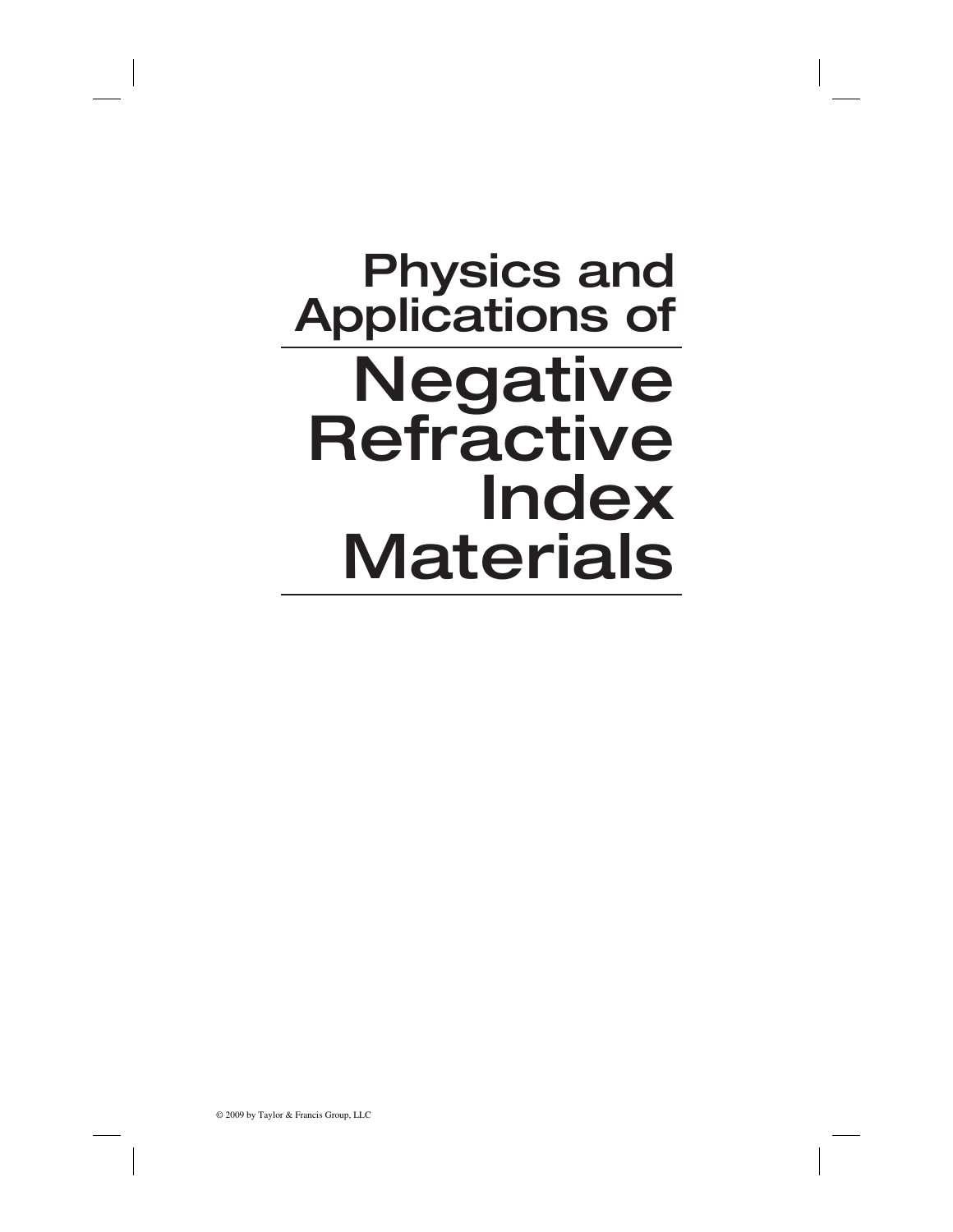# <span id="page-1-0"></span>Physics and Applications of Negative Refractive Index Materials

S. Anantha Ramakrishna Tomasz M. Grzegorczyk



Bellingham, Washington USA



CRC Press is an imprint of the Taylor & Francis Group, an **informa** business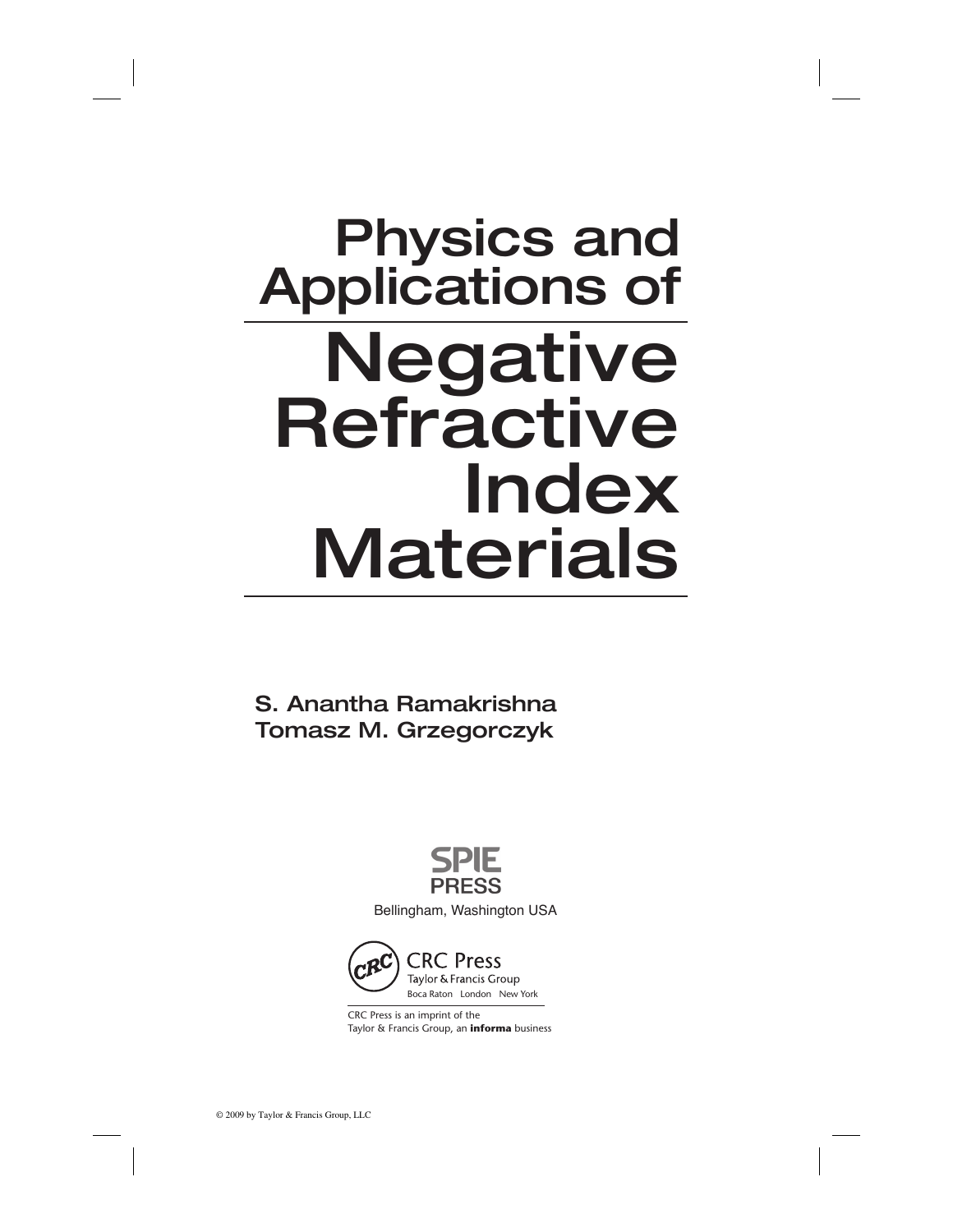<span id="page-2-0"></span>Co-published by SPIE P.O. Box 10 Bellingham, Washington 98227-0010 USA Tel.: +1 360-676-3290 Fax: +1 360-647-1445 Email: [Books@SPIE.org](mailto:Books@SPIE.org) spie.org ISBN: 9780819473998

CRC Press Taylor & Francis Group 6000 Broken Sound Parkway NW, Suite 300 Boca Raton, FL 33487-2742

© 2009 by Taylor & Francis Group, LLC CRC Press is an imprint of Taylor & Francis Group, an Informa business

No claim to original U.S. Government works Printed in the United States of America on acid-free paper 10 9 8 7 6 5 4 3 2 1

International Standard Book Number-13: 978-1-4200-6875-7 (Hardcover)

This book contains information obtained from authentic and highly regarded sources. Reasonable efforts have been made to publish reliable data and information, but the author and publisher cannot assume responsibility for the validity of all materials or the consequences of their use. The authors and publishers have attempted to trace the copyright holders of all material reproduced in this publication and apologize to copyright holders if permission to publish in this form has not been obtained. If any copyright material has not been acknowledged please write and let us know so we may rectify in any future reprint.

Except as permitted under U.S. Copyright Law, no part of this book may be reprinted, reproduced, transmitted, or utilized in any form by any electronic, mechanical, or other means, now known or hereafter invented, including photocopying, microfilming, and recording, or in any information storage or retrieval system, without written permission from the publishers.

For permission to photocopy or use material electronically from this work, please access [www.copy](http://www.copyright.com)[right.com](http://www.copyright.com) ([http://www.copyright.com/\)](http://www.copyright.com) or contact the Copyright Clearance Center, Inc. (CCC), 222 Rosewood Drive, Danvers, MA 01923, 978-750-8400. CCC is a not-for-profit organization that provides licenses and registration for a variety of users. For organizations that have been granted a photocopy license by the CCC, a separate system of payment has been arranged.

**Trademark Notice:** Product or corporate names may be trademarks or registered trademarks, and are used only for identification and explanation without intent to infringe.

**Visit the Taylor & Francis Web site at <http://www.taylorandfrancis.com>**

**and the CRC Press Web site at <http://www.crcpress.com>**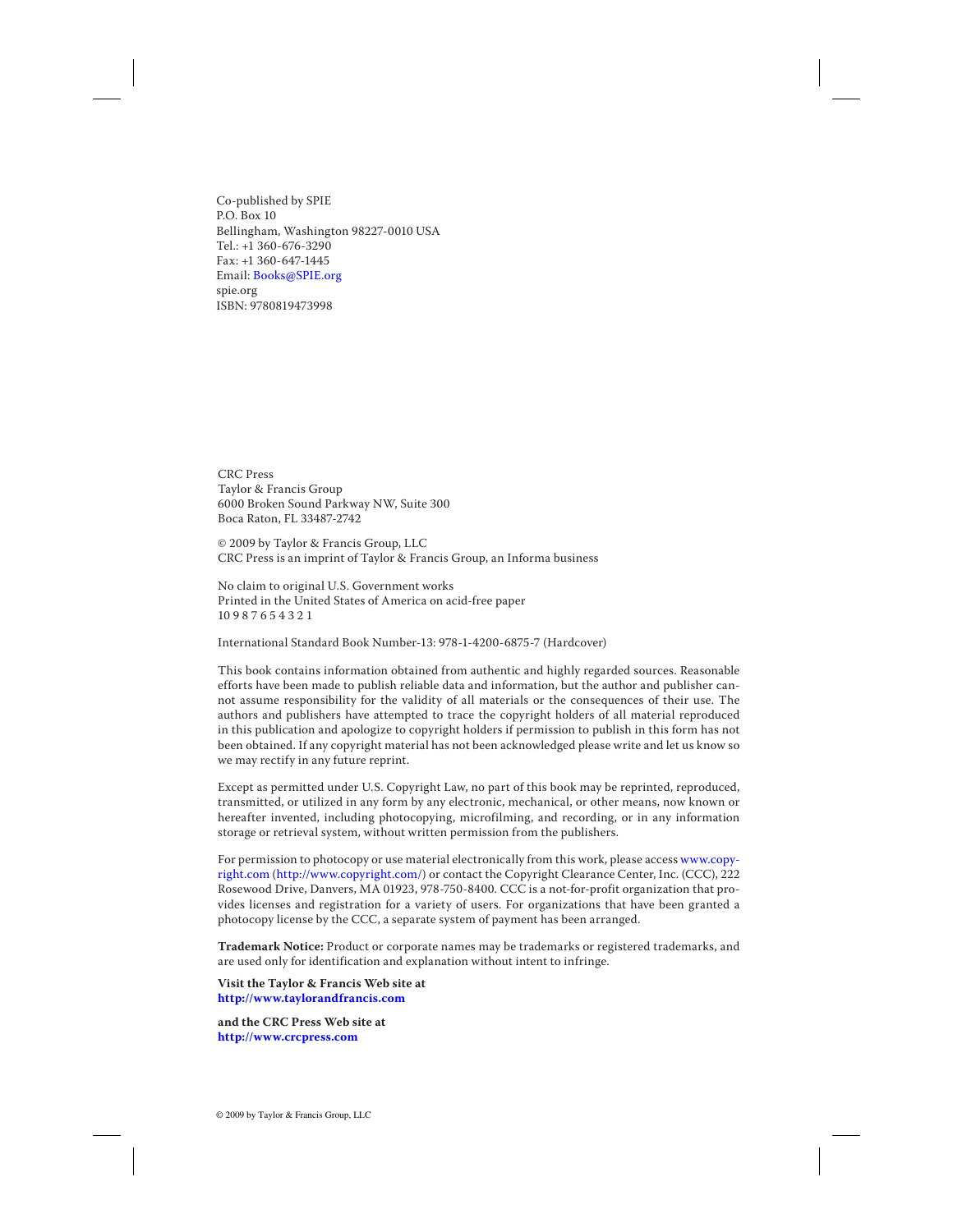<span id="page-3-0"></span>**To Kanchan, Kartik, and Kanishka**

**To Alessandra, Eva, Davide, and to my parents**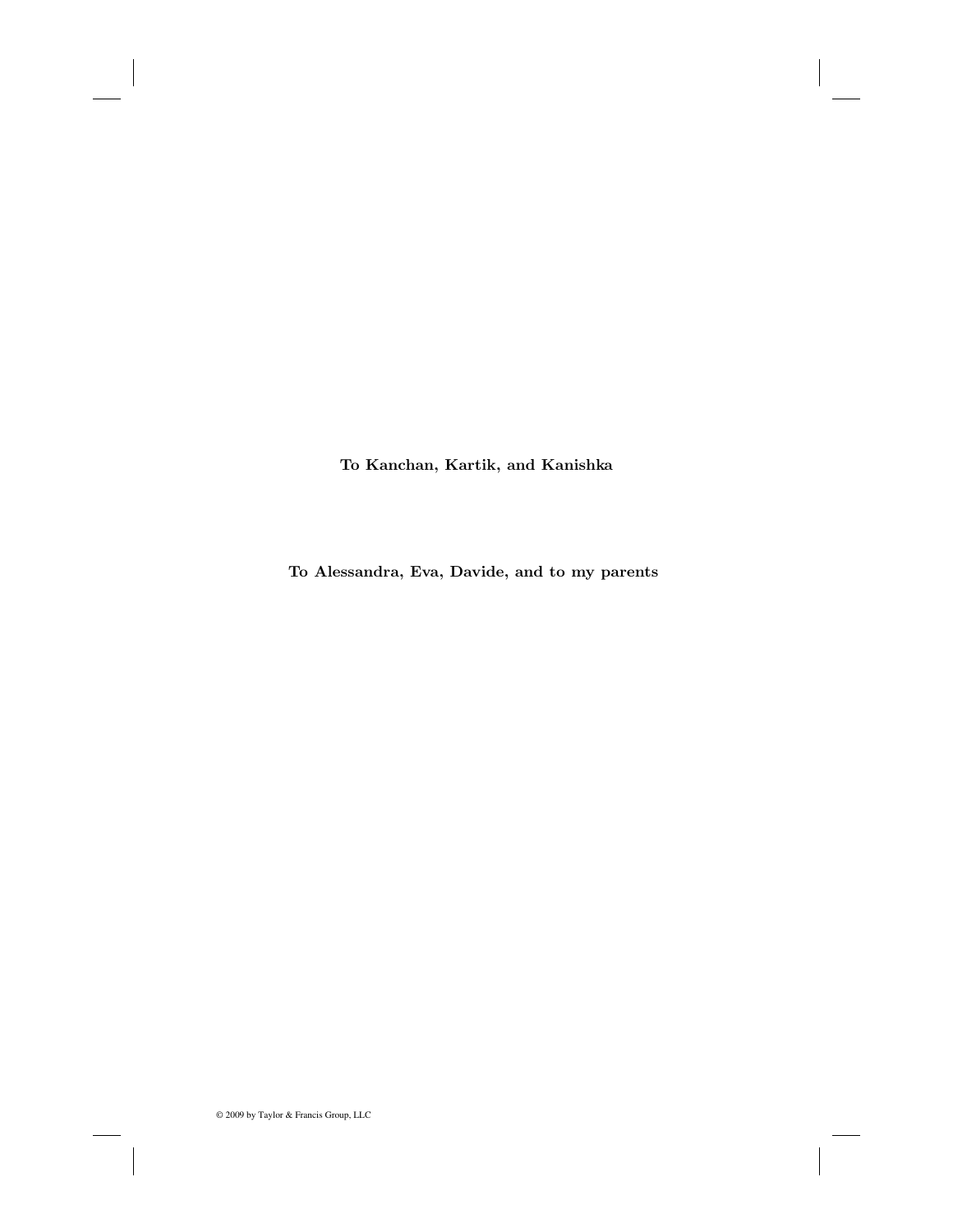#### <span id="page-4-0"></span>*In memoriam: Jin Au Kong*

Jin Au Kong, Professor in the Department of Electrical Engineering and Computer Science at the Massachusetts Institute of Technology (MIT), contributed tremendously to the development of left-handed media from the very beginning, in 2001. His influence can be felt in all areas of this field, from theory and numerical simulations for which he was internationally renowned, to experiments that he helped conceive and carry through all around the world, notably within MIT and the MIT Lincoln Laboratory, as well as in Asia and Europe. The conference he created, *Progress in Electromagnetic Research Symposium*, was one of the first, if not the first, to promote technical sessions on left-handed media, thus contributing to the cross-fertilization of ideas among researchers worldwide. His journals, the *Journal of Electromagnetic Waves and Applications* and the *Progress in Electromagnetic Research*, constantly call for innovative papers on all aspects of left-handed media, and have been well regarded and well cited. Finally, his textbooks, written and published years before the advent of left-handed media, often contain remarkable ideas and concepts that were later rediscovered and accepted as pillars in this new field.

Prof. Kong passed away unexpectedly on March 12, 2008, of complications from pneumonia, before this book went to press. Many of the ideas and concepts presented in the following pages have been directly inspired by him and discussed at length with him, often late into the night in his office at MIT. The course of events made it such that my efforts toward the realization of this book have become a tribute to his work during the last 7 years. The international community has lost one of its giants, which is in addition a personal loss for me.

T. M. Grzegorczyk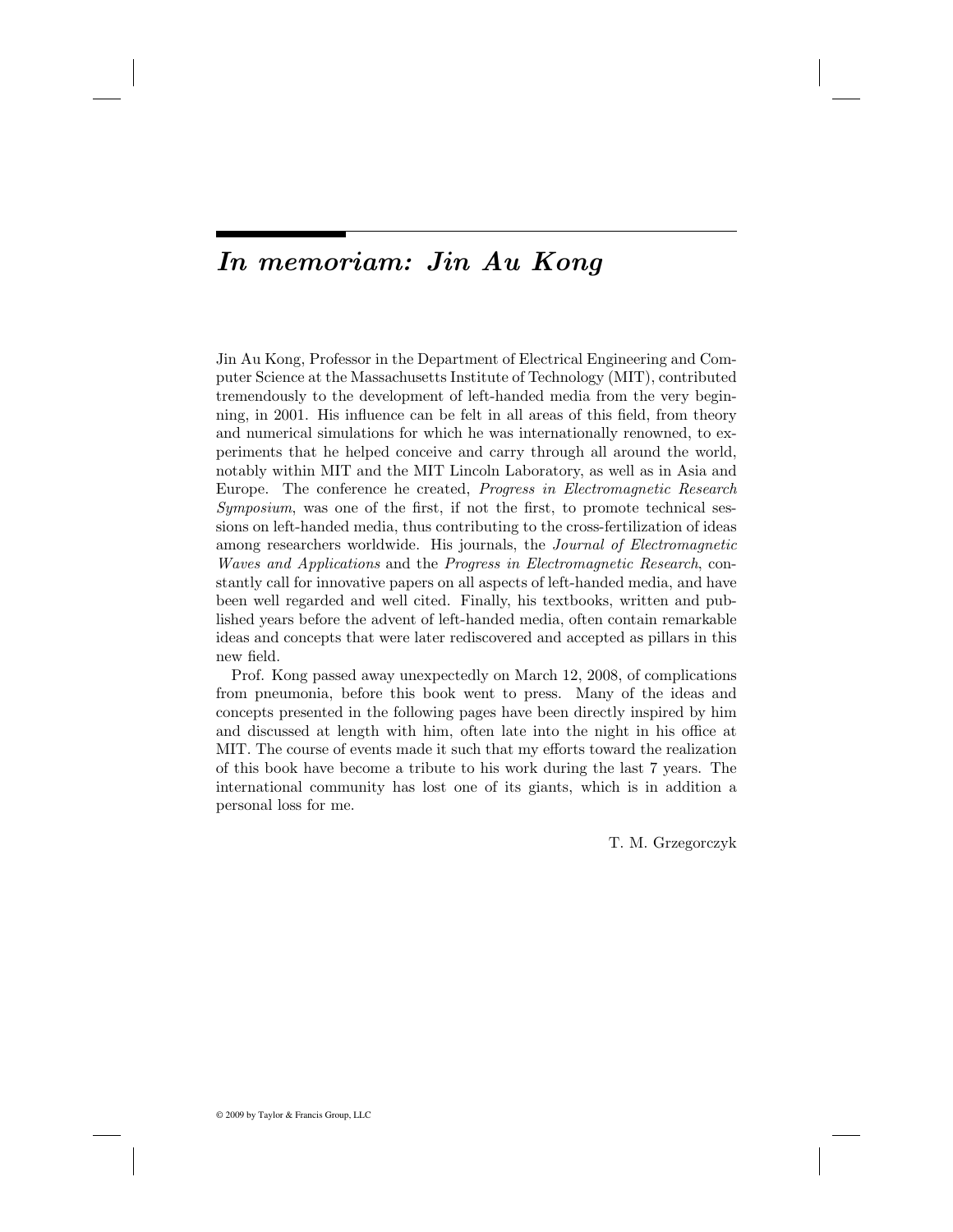#### <span id="page-5-0"></span>*Foreword*

The past ten years have seen an astonishing explosion of interest in negative refractive index materials. First explored systematically by Veselago in 1968 from a theoretical point of view these materials remained without an experimental realisation for more than 30 years. That had to await development of suitable metamaterials, materials whose function is due as much to their internal sub wavelength structure as to their chemical composition. The added flexibility to create new materials enables properties unavailable in nature to be realised in practice. That opened the floodgates to a host of new experiments.

Why the great interest? From its rebirth at the beginning of this century negative refraction has provoked controversy. To be consistent with the laws of causality a material has to do much more than refract negatively. For example, it must necessarily be dispersive. Thus did many misunderstandings arise and pioneers had to endure some testing assaults. Yet even that aspect can now be seen as positive because controversy drew attention to the fledgling subject and showed that negative refraction contains subtleties that even experienced scientists did not at first appreciate. Even now we as a community are learning from our errors and discovering new aspects of this long hidden subject. As work progressed and news of amazing results spread beyond the scientific community into the popular press, a broader excitement has been generated. Some of the more extraordinary results such as the prescription for a perfect lens, and particularly the possibility of making objects invisible, had already been foreseen in science fiction and fed a ready-made appetite in the popular imagination. Thus the ancient subject of classical optics has brought us new discoveries and excitement.

This book, written by two leading practitioners of negative refraction, arrives at an opportune time because there is a substantial body of results available in the field that need to be gathered together in a systematic fashion sparing new arrivals hours of wasted time trawling through the very many papers in the literature. And yet new discoveries are continually reported. This is work in progress and the authors must steel themselves eventually to write a second edition!

> Sir John B. Pendry *Imperial College London*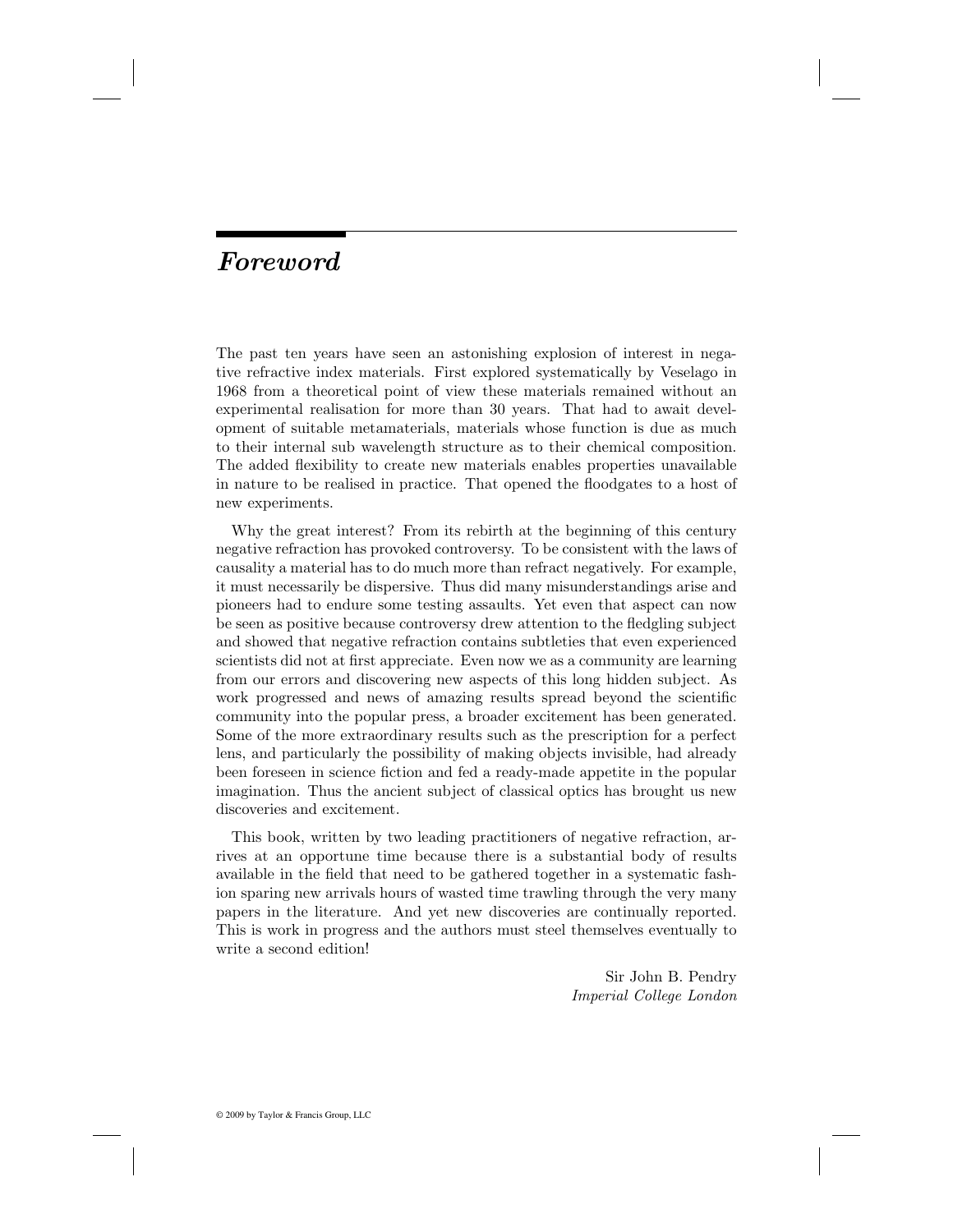#### <span id="page-6-0"></span>*Preface*

Rarely in the history of science does one have the opportunity to witness an explosion of interest for a given topic, to participate in its development from its beginning, and to witness its growth at a pace almost exponential over a period of about a decade. Yet, we believe that this is precisely what has happened to us, with regard to the new development of materials that are now called metamaterials, left-handed media, or negative refractive media. Fundamentally rooted in the electromagnetic theory and governed by the equations proposed by the Scottish physicist James Clerk Maxwell at the end of the 19th century, the development of these structured composite materials that we call *metamaterials* could have been another incremental step in the more general research in electromagnetics and optics. Yet, the scientific community quickly realized that the implications and applications opened by the study of metamaterials are unprecedented, potentially revolutionary, and scientifically as well as technologically highly interesting and challenging. A new paradigm of electromagnetic and optical materials has evolved today from these studies.

The study of metamaterials is often thought of as being associated with negative refraction. It is much more than that. Over the past decade, scientists have shown how to manipulate the macroscopic properties of matter at a level unachieved before. For decades, our world was limited to materials with primarily positive permittivities and permeabilities, with some exceptions such as plasmas, for example, whose permittivities can be negative. The research in metamaterials coupled with the rapid advancements in micro- and nanofabrication technology has totally lifted this limitation, and has opened the door to almost arbitrary material properties with some extraordinary consequences across the electromagnetic spectrum, from radio frequencies to optical frequencies. This book is devoted to a discussion of these consequences as well as their theoretical implications and practical applications.

It is inevitable that such a growing field has attracted much attention in the scientific as well as in the more popular literature: the number of scientific articles has been in constant and almost exponential growth since about the year 2000, many popular articles have been published in scientific as well as nonscientific journals, while technical reviews and a few books have already been devoted to this field. It therefore appears ambitious at best and risky at worst to attempt the publication of an additional reference in this arena.

Nonetheless, we think that such an addition is necessary and was, in fact, missing. The extremely large number of scientific papers published is certainly vivid proof of the rapid evolution of this research area, but getting familiar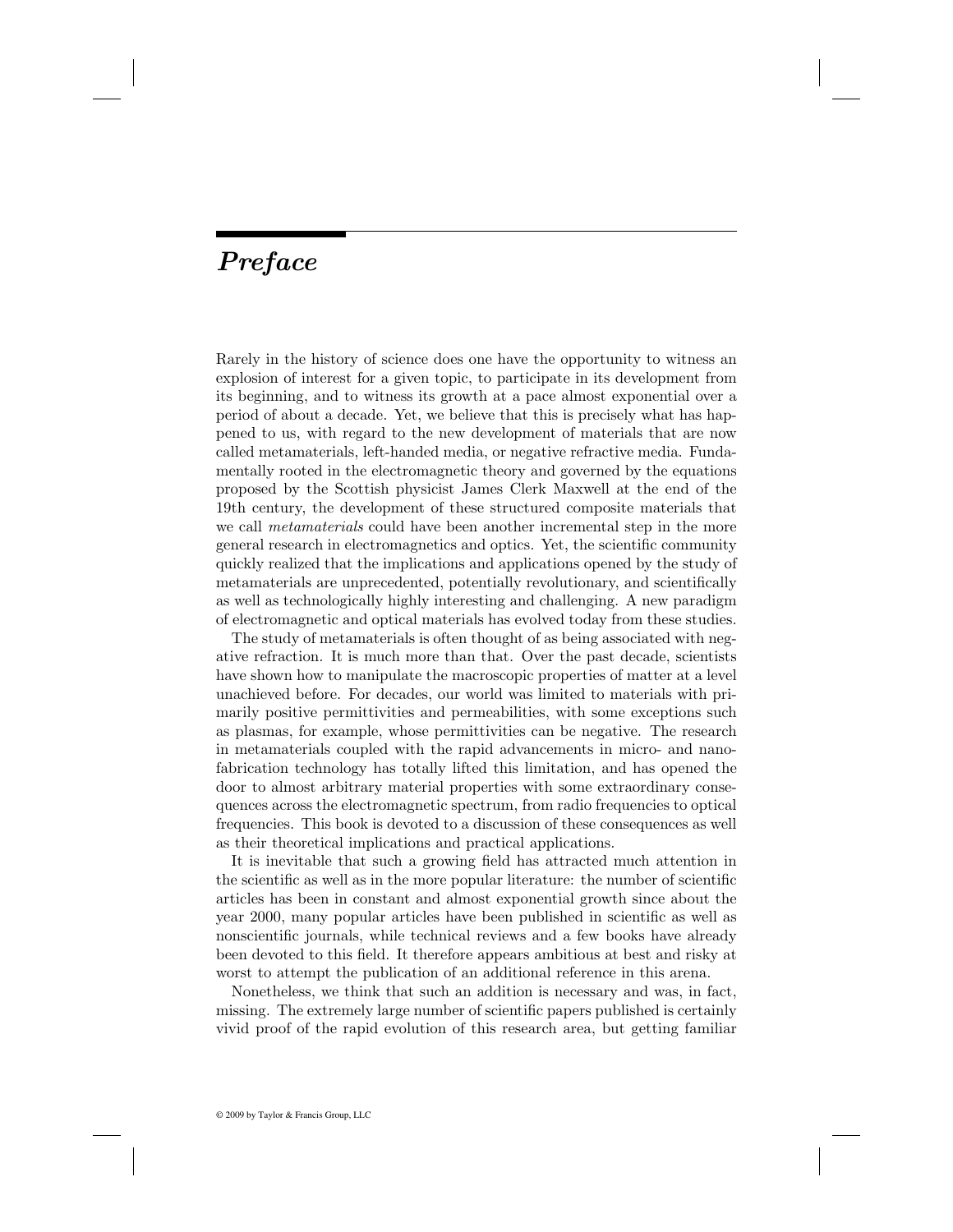<span id="page-7-0"></span>with and appreciating so much information also represent a daunting task for the student or researcher who is new to this field. In addition, the large number of new articles appearing on a weekly basis may also appear difficult to track, even by the expert researcher. It is with this spirit that we have targeted this book at as vast an audience as possible: the reader unfamiliar, but interested in this field, will find in the following pages the synthesis and organization of what we believe to be the most important and influential papers related to metamaterials, whereas the expert reader will hopefully find a useful viewpoint and detailed explanations of some of the most recent papers at the time of this writing, touching on as many aspects of this field as possible.

An additional motivation to undertake the writing of this book was our feeling that a coherent reference presenting the history, development, and main achievements of metamaterials was missing. Although some excellent books are already available to the reader, they are usually focused on either a very specific aspect of this field, or a compilation of chapters written by renowned scientists. In the present book, we have tried to remedy what we believe are limitations of the previous two formats by offering a book covering a wide variety of topics, yet having a coherence across chapters that enables the reader to cross-reference similar topics and, hence, to delve deeper into their presentation and explanation.

Naturally, it is impossible to present in a short book all aspects of a given scientific field, all the more when this field has become so vast and complex as the one the present book is devoted to. In addition, and despite our best efforts, our grasp of the field is also incomplete and is being refined by the day. We would therefore like to apologize upfront to those authors who may feel that their work is misrepresented or underrepresented in the following pages. May they put it on the account of our limited knowledge and not on our judgment of the quality of their contributions.

Finally, we must remark that it has been very difficult to write a book on an emerging area: it has almost been like writing about the personality of a growing teenager. New topics of today might disappear tomorrow or, instead, might reveal unexpected promises and become the front-runners of this research field. Metamaterials of the future will necessarily be robust and reliable, multifunctional, and reconfigurable to perform satisfactorily in various demanding environments. Today's metamaterials are quite primitive by these standards and developments are happening at breathtaking speeds. These have been the reasons why we decided not to have a concluding chapter – this book is an ongoing account of metamaterials.

> S. A. Ramakrishna *Kanpur, India*

T. M. Grzegorczyk *Cambridge, Massachusetts, USA*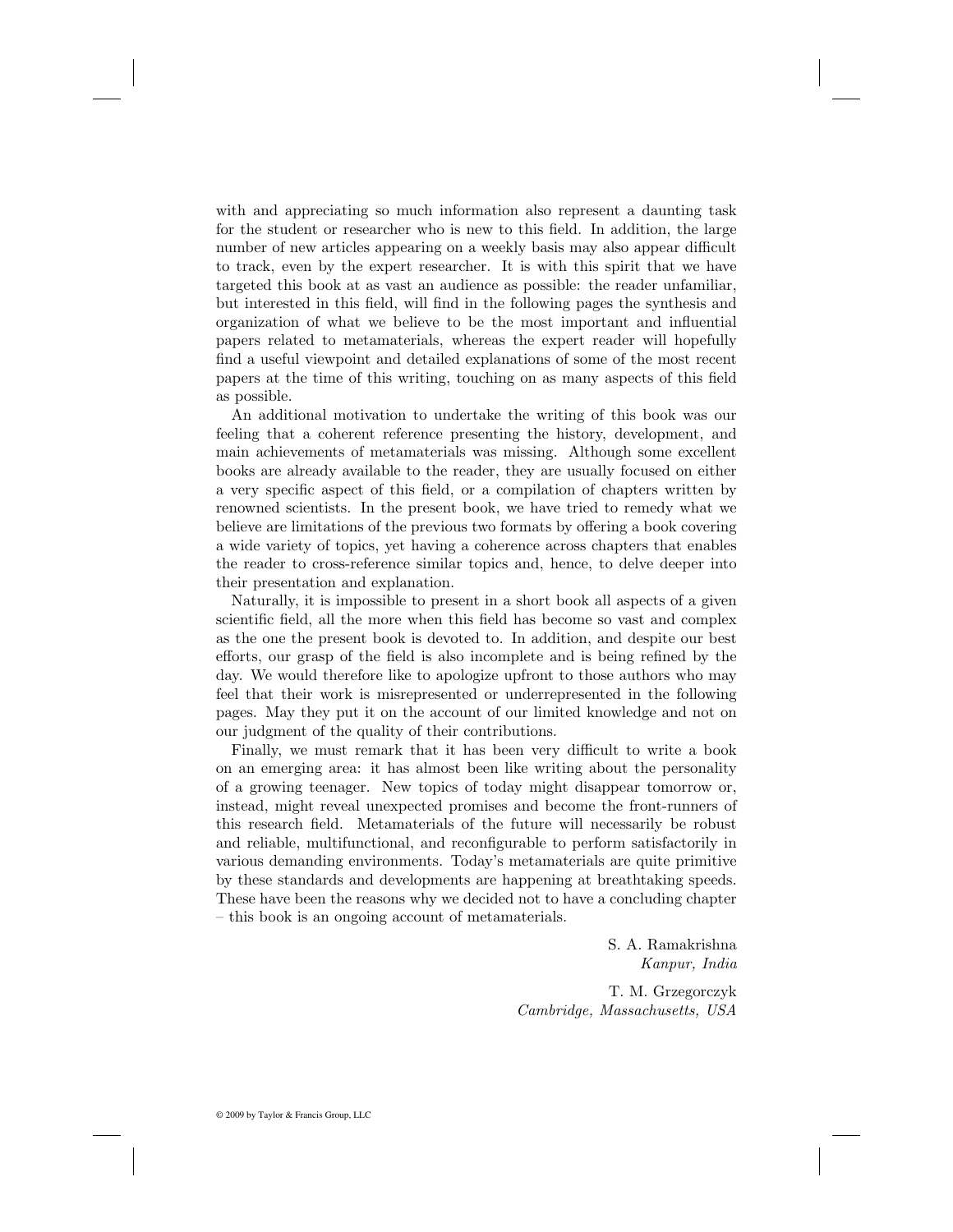#### <span id="page-8-0"></span>*Acknowledgments*

This book came about not only because of our privilege to have witnessed the birth of this field, but more importantly because of our privilege to have actively participated in its development from a very early date. The research we have carried out over almost an entire decade brought us in contact with many researchers and students who, in many ways, have helped us discover and learn about this exciting topic. We would like in particular to acknowledge the contributions of our most closely related colleagues: Benjamin E. Barrowes, Sangeeta Chakrabarti, Hongsheng Chen, Jianbing J. Chen, Xudong Chen (with a special thanks for proofreading parts of the manuscript), Sebastien Guenneau, Brandon A. Kemp (with a special thanks for proofreading parts of the manuscript), Jin Au Kong, Narendra Kumar, Akhlesh Lakhtakia, Jie Lu, Olivier J. F. Martin, Christopher Moss, Lipsa Nanda, Stephen O'Brien, Joe Pacheco, Jr., Sir John Pendry, Lixin Ran, Zachary Thomas, Harshawardhan Wanare, Bae-Ian Wu, and Yan Zhang.

We specifically thank L. Nanda and S. Chakrabarti for their help in making some of the figures and compiling the bibliography. We thank our colleagues from across the world who have given us permission to reuse or reproduce their figures and data which, at times, might have even been original and unpublished.

SAR acknowledges the support of the Centre for Development of Technical Education, IIT Kanpur via a book-writing grant and encouragement from his colleagues in the Physics Department at IIT Kanpur.

Finally, for their constant support and encouragements, we would like to thank our respective families to whom we dedicate this book.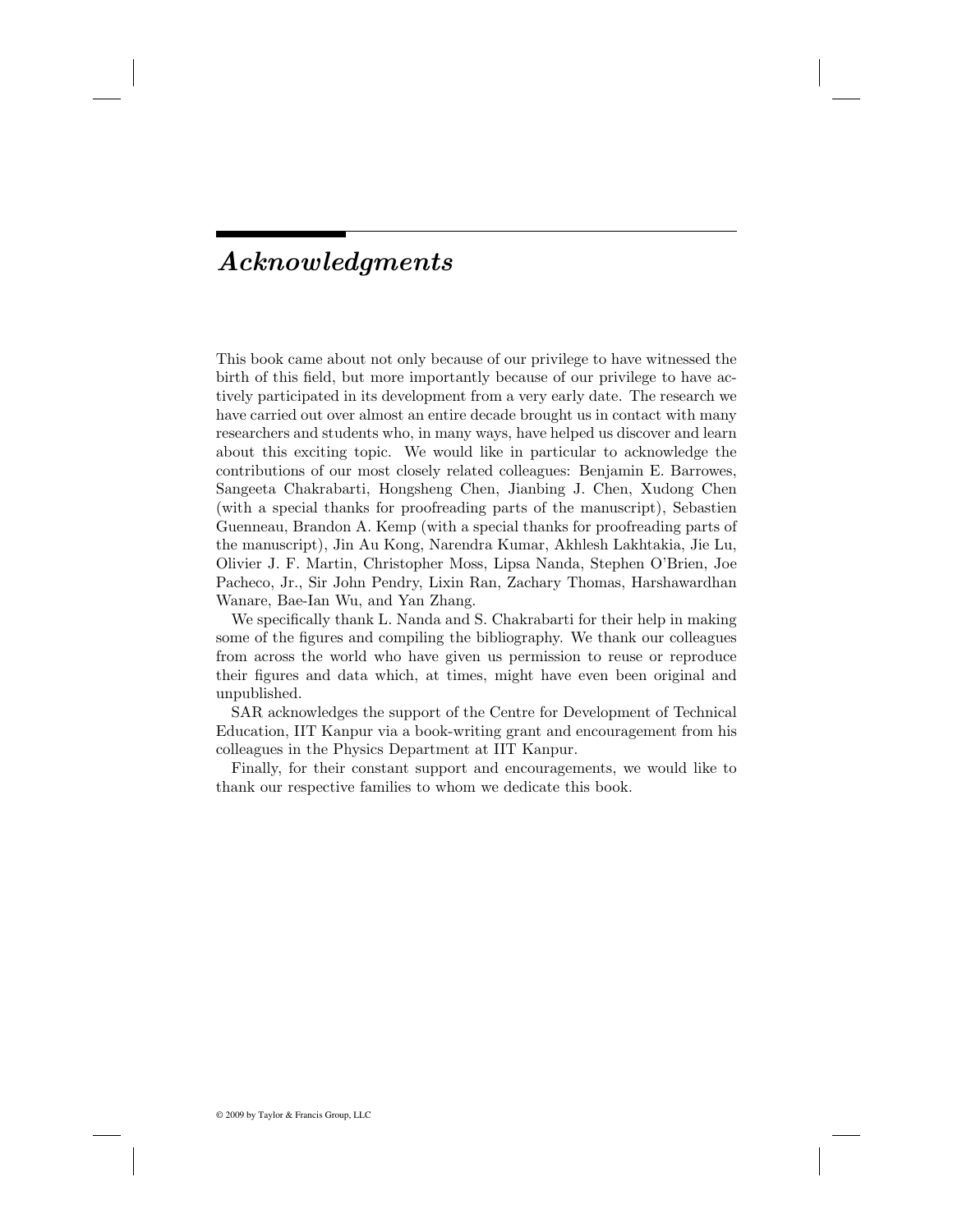#### <span id="page-9-0"></span>*About the authors*

**S. Anantha Ramakrishna** received his M.Sc. in physics from the Indian Institute of Technology, Kanpur, and his Ph.D. in 2001 for his research work on wave propagation in random media at the Raman Research Institute, Bangalore. During 2001−2003 he worked with Sir John Pendry at Imperial College London on the theory of perfect lenses made of the newly discovered negative refractive index materials. In 2003, he joined the Indian Institute of Technology, Kanpur as an assistant professor and is presently an associate professor of physics there. His research interests concern complex wave phenomena in optics and condensed matter physics. He published the first comprehensive, technical review on the development of negative refractive index materials in 2005. He is a Young Associate of the Indian Academy of Science, Bangalore, a recipient of the Young Scientist Medal for 2007 of the Indian National Science Academy, Delhi, and was selected as an affiliate of the Third World Academy of Science, Trieste, in 2007. He was an invited professor at the Institut Fresnel, Université Aix–Marseille I in May 2006, and a visiting professor at the Nanophotonics and Metrology Laboratory at the Ecole Polytechnique Federale de Lausanne during June−July 2006. He is a member of SPIE and a life member of the Indian Physics Association.

**Tomasz M. Grzegorczyk** received his Ph.D. from the Swiss Federal Institute of Technology, Lausanne, in December 2000. In January 2001, he joined the Research Laboratory of Electronics (RLE), Massachusetts Institute of Technology (MIT), U.S.A., where he was a research scientist until July 2007. Since then, he has been a research affiliate at the RLE-MIT, and founder and president of Delpsi, LLC, a company devoted to research in electromagnetics and optics. His research interests include the study of wave propagation in complex media and left-handed metamaterials, electromagnetic induction from spheroidal and ellipsoidal objects for unexploded ordnances modeling, optical binding and trapping phenomena, and microwave imaging. He is a senior member of IEEE, a member of the OSA, and was a visiting scientist at the Institute of Mathematical Studies at the National University of Singapore in December 2002 and January 2003. He was appointed adjunct professor of The Electromagnetics Academy at Zhejiang University in Hangzhou, China, in July 2004. From 2001 to 2007, he was part of the Technical Program Committee of the *Progress in Electromagnetics Research Symposium* and a member of the Editorial Board of the *Journal of Electromagnetic Waves and Applications* and *Progress in Electromagnetics Research*.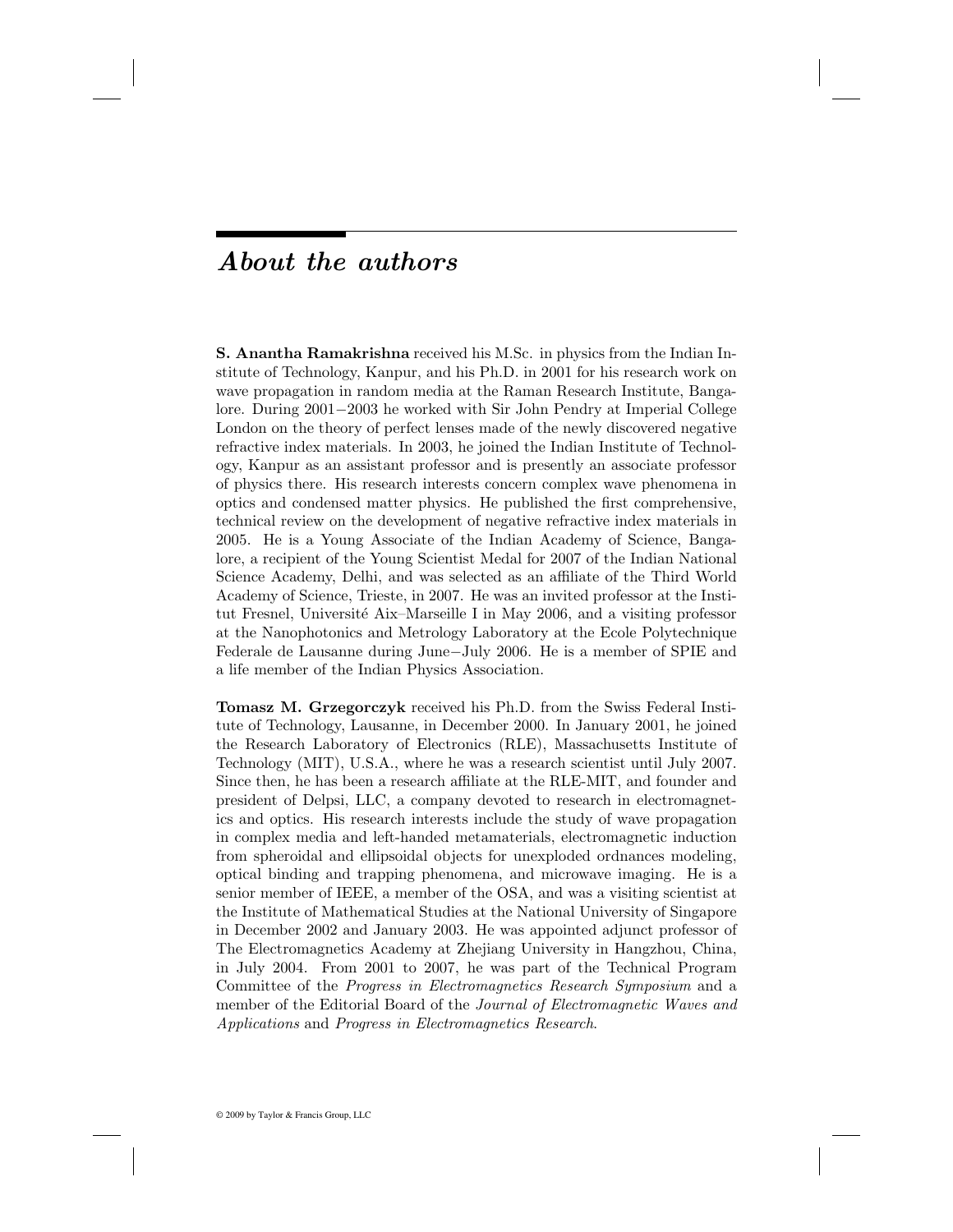### <span id="page-10-0"></span>*Contents*

| $\mathbf 1$    |                                                           | Introduction                                                                       | $\mathbf 1$    |  |  |
|----------------|-----------------------------------------------------------|------------------------------------------------------------------------------------|----------------|--|--|
|                | 1.1                                                       | General historical perspective<br>والمتواط والمتواط والمتواط والمتواط والمتواطئ    | $\overline{2}$ |  |  |
|                | 1.2                                                       | 8                                                                                  |                |  |  |
|                | 1.3                                                       | Modeling the material response                                                     | 14             |  |  |
|                |                                                           | Basic equations $\ldots \ldots \ldots \ldots \ldots \ldots \ldots \ldots$<br>1.3.1 | 14             |  |  |
|                |                                                           | Dispersive model for the dielectric permittivity $\ldots$ .<br>1.3.2               | 18             |  |  |
|                | 1.4                                                       | Phase velocity and group velocity                                                  | 22             |  |  |
|                | 1.5                                                       | Metamaterials and homogenization procedure                                         | 24             |  |  |
|                |                                                           | 1.5.1                                                                              | 24             |  |  |
|                |                                                           | Negative effective medium parameters $\ldots \ldots \ldots$<br>1.5.2               | 25             |  |  |
|                |                                                           | 1.5.2.1                                                                            | 26             |  |  |
| $\overline{2}$ | Metamaterials and homogenization of composites            |                                                                                    |                |  |  |
|                | 2.1                                                       | The homogenization hypothesis $\ldots \ldots \ldots \ldots \ldots$                 | 30             |  |  |
|                | 2.2                                                       | Limitations and consistency conditions                                             | 33             |  |  |
|                | 2.3                                                       |                                                                                    | 34             |  |  |
|                |                                                           | Relation between $R$ and $T$ and the electromagnetic<br>2.3.1                      |                |  |  |
|                |                                                           |                                                                                    | 35             |  |  |
|                |                                                           | 2.3.2<br>Determining the electromagnetic fields                                    | 35             |  |  |
|                | 2.4                                                       | Inverse problems: retrieval and constitutive parameters                            | 42             |  |  |
|                |                                                           | 2.4.1                                                                              | 42             |  |  |
|                |                                                           | 2.4.2                                                                              | 45             |  |  |
|                | 2.5                                                       | Homogenization from averaging the internal fields $\ldots \ldots$                  | 49             |  |  |
|                |                                                           | 2.5.1<br>Maxwell-Garnett effective medium theory $\dots \dots$                     | 50             |  |  |
|                |                                                           | 2.5.2<br>Layered media as anisotropic effective media $\ldots$ .                   | 52             |  |  |
|                |                                                           | 2.5.3<br>Averaging the internal fields in periodic media                           | 54             |  |  |
|                | 2.6                                                       | Generalization to anisotropic and bianisotropic media                              | 57             |  |  |
|                |                                                           | 2.6.1                                                                              | 58             |  |  |
|                |                                                           | 2.6.2                                                                              | 65             |  |  |
| 3              | Designing metamaterials with negative material parameters |                                                                                    |                |  |  |
|                | 3.1                                                       |                                                                                    | 79             |  |  |
|                |                                                           | Metals and plasmons at optical frequencies<br>3.1.1                                | 79             |  |  |
|                |                                                           | Wire mesh structures as low frequency plasmas $\ldots$ .<br>3.1.2                  | 83             |  |  |
|                |                                                           | Other photonic metallic wire materials<br>3.1.2.1                                  | 91             |  |  |
|                | 3.2                                                       | Metamaterials with negative magnetic permeability                                  | 92             |  |  |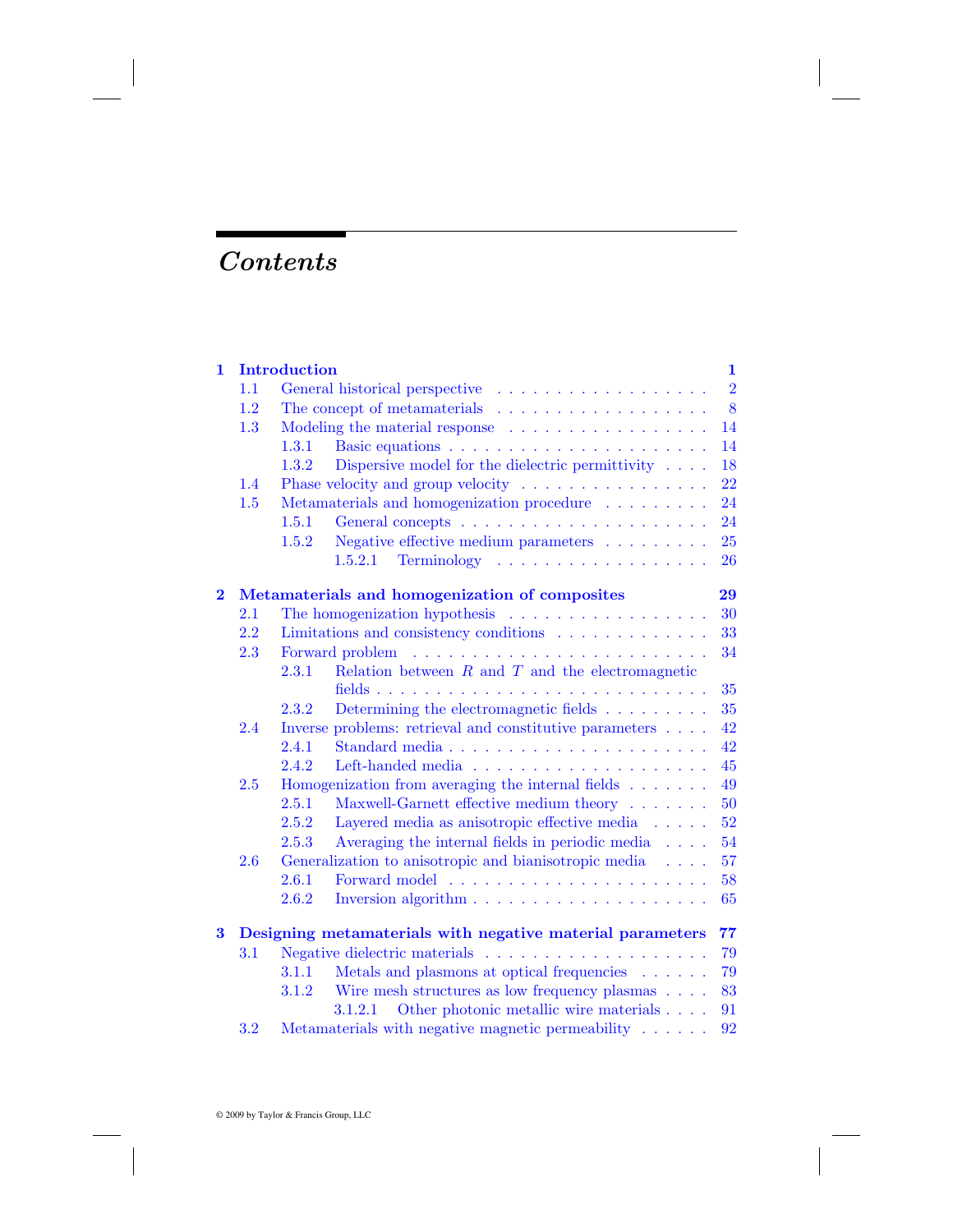<span id="page-11-0"></span>

|    |                                                                           | 3.2.1 | Diamagnetism in a stack of metallic cylinders $\dots$ .<br>93                             |  |  |  |  |
|----|---------------------------------------------------------------------------|-------|-------------------------------------------------------------------------------------------|--|--|--|--|
|    |                                                                           | 3.2.2 | Split-ring resonator media $\ldots \ldots \ldots \ldots \ldots$<br>95                     |  |  |  |  |
|    |                                                                           |       | 3.2.2.1                                                                                   |  |  |  |  |
|    |                                                                           | 3.2.3 | The Swiss Roll media for radio frequencies 100 $\,$                                       |  |  |  |  |
|    |                                                                           | 3.2.4 |                                                                                           |  |  |  |  |
|    |                                                                           | 3.2.5 | Magnetism from dielectric scatterers 108                                                  |  |  |  |  |
|    |                                                                           | 3.2.6 | Arrangements of resonant plasmonic particles 112                                          |  |  |  |  |
|    |                                                                           | 3.2.7 | Isotropic magnetic metamaterials 116                                                      |  |  |  |  |
|    | 3.3                                                                       |       | Metamaterials with negative refractive index 119                                          |  |  |  |  |
|    |                                                                           | 3.3.1 | Combining the "electric" and "magnetic" atoms $\ldots$ 120                                |  |  |  |  |
|    |                                                                           | 3.3.2 | Negative refractive index at optical frequencies $\ldots$ . 123                           |  |  |  |  |
|    | 3.4                                                                       |       | Chiral metamaterials $\ldots \ldots \ldots \ldots \ldots \ldots \ldots \ldots \ldots 131$ |  |  |  |  |
|    | 3.5                                                                       |       |                                                                                           |  |  |  |  |
|    | 3.6                                                                       |       | Active and non-linear metamaterials 137                                                   |  |  |  |  |
|    |                                                                           | 3.6.1 | Nonlinear split-ring resonators 139                                                       |  |  |  |  |
|    |                                                                           | 3.6.2 | Actively controllable metamaterials 143                                                   |  |  |  |  |
| 4  |                                                                           |       | Negative refraction and photonic bandgap materials<br>145                                 |  |  |  |  |
|    | 4.1                                                                       |       | Photonic crystals and bandgap materials 146                                               |  |  |  |  |
|    |                                                                           | 4.1.1 | One-dimensional photonic crystals: transmission lines                                     |  |  |  |  |
|    |                                                                           |       | approach $\ldots \ldots \ldots \ldots \ldots \ldots \ldots \ldots \ldots 146$             |  |  |  |  |
|    |                                                                           | 4.1.2 | Two-dimensional photonic crystals: definitions and                                        |  |  |  |  |
|    |                                                                           |       |                                                                                           |  |  |  |  |
|    |                                                                           |       | 4.1.2.1<br>Direct lattice $\ldots \ldots \ldots \ldots \ldots \ldots \ldots 149$          |  |  |  |  |
|    |                                                                           |       | Reciprocal lattice 149<br>4.1.2.2                                                         |  |  |  |  |
|    |                                                                           |       | 4.1.2.3<br>Brillouin zone and irreducible Brillouin                                       |  |  |  |  |
|    |                                                                           | 4.1.3 | Bloch theorem and Bloch modes $\ldots \ldots \ldots \ldots 152$                           |  |  |  |  |
|    |                                                                           | 4.1.4 | Electromagnetic waves in periodic media $\ldots \ldots \ldots 152$                        |  |  |  |  |
|    | 4.2                                                                       |       | Band diagrams and iso-frequency contours 156                                              |  |  |  |  |
|    |                                                                           | 4.2.1 | Free-space and standard photonic crystal $\ldots \ldots \ldots 156$                       |  |  |  |  |
|    |                                                                           | 4.2.2 | Iso-frequency contours $\dots \dots \dots \dots \dots \dots \dots \dots \dots \dots 160$  |  |  |  |  |
|    | 4.3                                                                       |       | Negative refraction and flat lenses with photonic crystals 164                            |  |  |  |  |
|    |                                                                           | 4.3.1 | Achieving negative refraction 164                                                         |  |  |  |  |
|    |                                                                           | 4.3.2 | Image quality and stability $\dots \dots \dots \dots \dots \dots \dots 168$               |  |  |  |  |
|    | 4.4                                                                       |       | Negative refraction vs. collimation or streaming $\ldots \ldots \ldots 171$               |  |  |  |  |
| 5. | Media with $\varepsilon < 0$ and $\mu < 0$ : theory and properties<br>175 |       |                                                                                           |  |  |  |  |
|    | 5.1                                                                       |       | Origins of negative refraction $\ldots \ldots \ldots \ldots \ldots \ldots \ldots 176$     |  |  |  |  |
|    |                                                                           | 5.1.1 | Dispersion relation $\ldots \ldots \ldots \ldots \ldots \ldots \ldots 177$                |  |  |  |  |
|    |                                                                           | 5.1.2 | Anisotropic media with positive constitutive                                              |  |  |  |  |
|    |                                                                           |       | parameters $\ldots \ldots \ldots \ldots \ldots \ldots \ldots \ldots \ldots 180$           |  |  |  |  |
|    |                                                                           | 5.1.3 |                                                                                           |  |  |  |  |
|    |                                                                           | 5.1.4 |                                                                                           |  |  |  |  |
|    |                                                                           | 5.1.5 |                                                                                           |  |  |  |  |
|    |                                                                           |       |                                                                                           |  |  |  |  |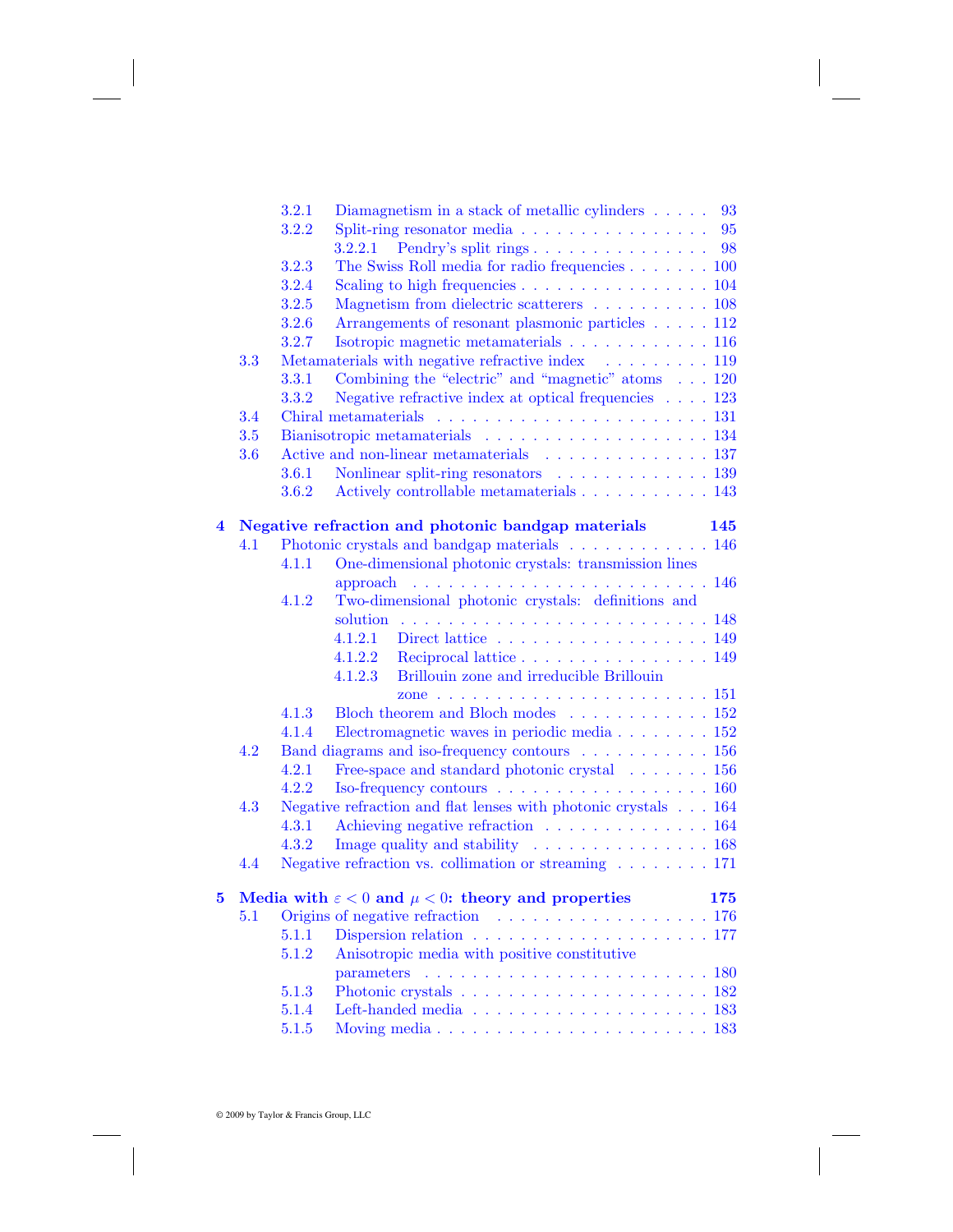|   | 5.2                                              |            | Choice of the wave-vector and its consequences $\dots \dots \dots 185$                           |  |  |  |
|---|--------------------------------------------------|------------|--------------------------------------------------------------------------------------------------|--|--|--|
|   |                                                  | 5.2.1      | Modified Snell's law of refraction 188                                                           |  |  |  |
|   |                                                  | 5.2.2      |                                                                                                  |  |  |  |
|   |                                                  | 5.2.3      | Reversed Goos-Hänchen shift $\ldots \ldots \ldots \ldots \ldots 192$                             |  |  |  |
|   |                                                  | 5.2.4      | Reversed Cerenkov radiation 193                                                                  |  |  |  |
|   |                                                  | 5.2.5      | Modified Mie scattering 198                                                                      |  |  |  |
|   | 5.3                                              |            | Anisotropic and chiral media 201                                                                 |  |  |  |
|   |                                                  | 5.3.1      | Indefinite media                                                                                 |  |  |  |
|   |                                                  | 5.3.2      | Amphoteric refraction 204                                                                        |  |  |  |
|   |                                                  | 5.3.3      | Reversal of critical angle and Brewster angle 208                                                |  |  |  |
|   |                                                  | 5.3.4      | Negative refraction due to bianisotropic effects $\ldots$ . 210                                  |  |  |  |
|   |                                                  | 5.3.5      | Flat lenses with anisotropic negative media $\ldots \ldots$ 213                                  |  |  |  |
| 6 | Energy and momentum in negative refractive index |            |                                                                                                  |  |  |  |
|   |                                                  | materials  | 219                                                                                              |  |  |  |
|   | 6.1                                              |            | Causality and energy density in frequency dispersive                                             |  |  |  |
|   |                                                  | media      |                                                                                                  |  |  |  |
|   |                                                  | 6.1.1      | Causality in left-handed media 220                                                               |  |  |  |
|   |                                                  | 6.1.2      | Causality and phase propagation 221                                                              |  |  |  |
|   |                                                  | 6.1.3      | Energy in dispersive media $\ldots \ldots \ldots \ldots \ldots 227$                              |  |  |  |
|   | 6.2                                              |            | Electromagnetic energy in left-handed media 230                                                  |  |  |  |
|   |                                                  | 6.2.1      | Erroneous concept of negative energy in lossy                                                    |  |  |  |
|   |                                                  |            | dispersive media $\ldots \ldots \ldots \ldots \ldots \ldots \ldots \ldots 230$                   |  |  |  |
|   |                                                  | 6.2.2      |                                                                                                  |  |  |  |
|   | 6.3                                              |            | Momentum transfer in media with negative material                                                |  |  |  |
|   |                                                  |            | parameters $\ldots \ldots \ldots \ldots \ldots \ldots \ldots \ldots \ldots \ldots \ldots$        |  |  |  |
|   | 6.4                                              |            | Limit of plane wave and small losses $\dots \dots \dots \dots \dots \dots 236$                   |  |  |  |
|   |                                                  | 6.4.1      |                                                                                                  |  |  |  |
|   |                                                  | 6.4.2      |                                                                                                  |  |  |  |
|   | 6.5                                              |            | Traversal of pulses in materials with negative material                                          |  |  |  |
|   |                                                  | parameters |                                                                                                  |  |  |  |
|   |                                                  | 6.5.1      | Wigner delay time for pulses in NRM $\ldots \ldots \ldots 240$                                   |  |  |  |
|   |                                                  | 6.5.2      | Traversal times based on the flow of radiative                                                   |  |  |  |
|   |                                                  |            |                                                                                                  |  |  |  |
|   |                                                  |            | Traversal times through negative refractive<br>6.5.2.1                                           |  |  |  |
|   |                                                  |            | $index media \ldots \ldots \ldots \ldots \ldots \ldots \ldots 246$                               |  |  |  |
|   |                                                  |            | Traversal times for evanescent waves $\ldots$ . 247<br>6.5.2.2                                   |  |  |  |
| 7 |                                                  |            | Plasmonics of media with negative material parameters<br>253                                     |  |  |  |
|   | 7.1                                              |            | Surface electromagnetic modes in negative refractive                                             |  |  |  |
|   |                                                  | materials  | .<br>De la característica de la característica de la característica<br>255<br>and a straight and |  |  |  |
|   |                                                  | 7.1.1      | Surface plasmon modes on a plane interface $\dots \dots$ . 255                                   |  |  |  |
|   |                                                  | 7.1.2      | Surface plasmon polariton modes of a slab<br><b>260</b>                                          |  |  |  |
|   | 7.2                                              |            | Waveguides made of negative index materials $\ldots \ldots \ldots 265$                           |  |  |  |
|   | 7.3                                              |            | Negative refraction of surface plasmons $\ldots \ldots \ldots \ldots 267$                        |  |  |  |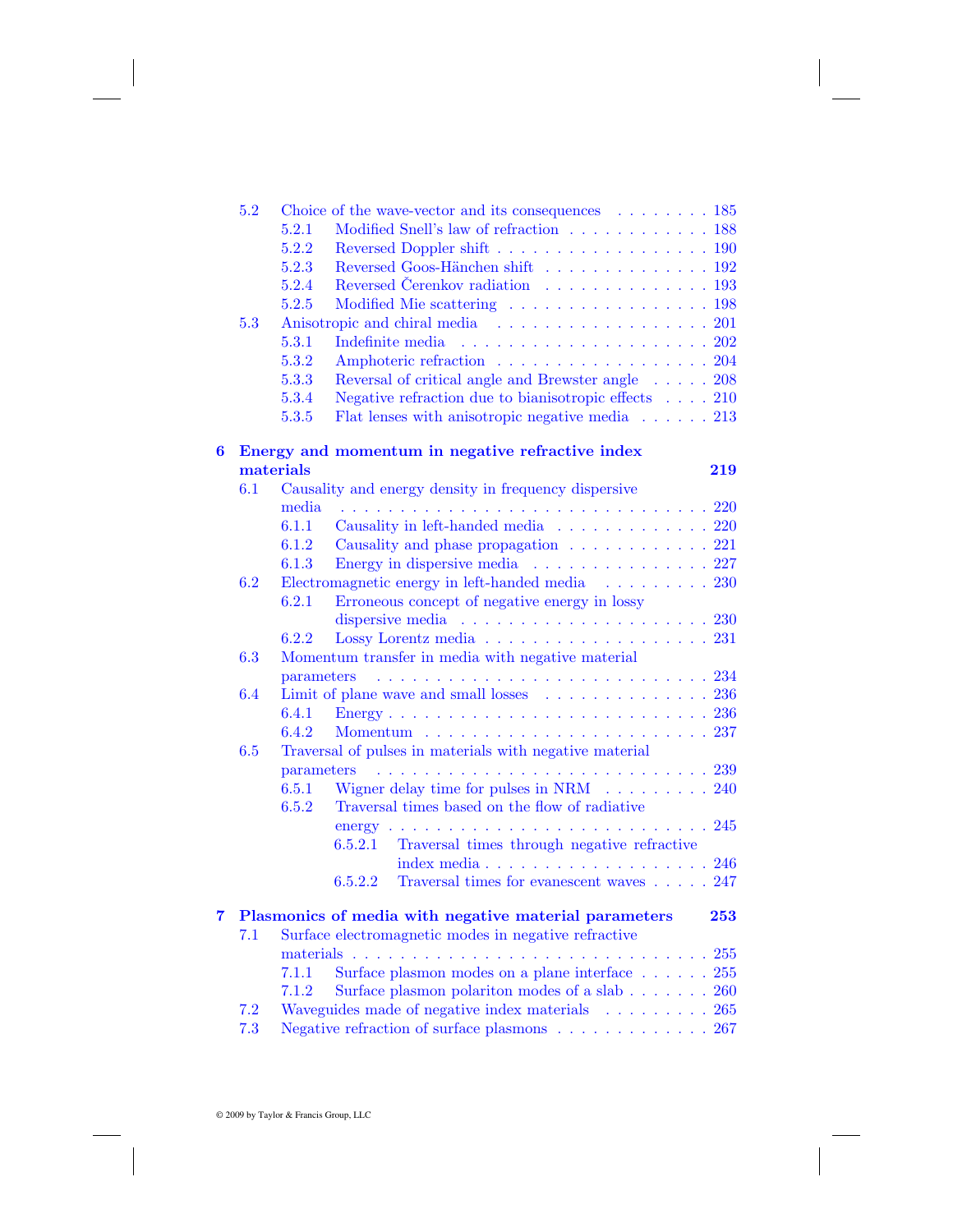<span id="page-13-0"></span>

|              | 7.4                                  |        | Plasmonic properties of structured metallic surfaces 273                                                                                   |     |  |
|--------------|--------------------------------------|--------|--------------------------------------------------------------------------------------------------------------------------------------------|-----|--|
|              | 7.5                                  |        | Surface waves at the interfaces of nonlinear media $\ldots \ldots \ldots 276$                                                              |     |  |
| 8            |                                      |        | Veselago's lens is a perfect lens                                                                                                          | 281 |  |
|              | 8.1                                  |        | Near-field information and diffraction limit 283                                                                                           |     |  |
|              | 8.2                                  |        | Mathematical demonstration of the perfect lens 286                                                                                         |     |  |
|              |                                      | 8.2.1  | Role of surface plasmons 290                                                                                                               |     |  |
|              |                                      | 8.2.2  | Quasi-static limit and silver lens 292                                                                                                     |     |  |
|              |                                      | 8.2.3  | "Near-perfect" lens with an asymmetric slab 294                                                                                            |     |  |
|              | 8.3                                  |        | Limitations due to real materials and imperfect NRMs $\ldots$ . 297                                                                        |     |  |
|              |                                      | 8.3.1  | Analysis of the lens transfer function for mismatched                                                                                      |     |  |
|              |                                      | 8.3.2  | Focussing properties of a finite slab of NRM $\ldots$ $\ldots$ 305                                                                         |     |  |
|              | 8.4                                  |        | Issues with numerical simulations and time evolution $\ldots$ 311                                                                          |     |  |
|              |                                      | 8.4.1  | Temporal evolution of the focus $\dots \dots \dots \dots \dots 315$                                                                        |     |  |
|              | 8.5                                  |        | Negative stream of energy in the perfect lens geometry $\dots$ . 316                                                                       |     |  |
|              | 8.6                                  |        | Effects of spatial dispersion $\ldots \ldots \ldots \ldots \ldots \ldots \ldots$ 319                                                       |     |  |
| 9            | <b>Designing super-lenses</b><br>323 |        |                                                                                                                                            |     |  |
|              | 9.1                                  |        | Overcoming the limitations of real materials $\ldots \ldots \ldots 324$                                                                    |     |  |
|              |                                      | 9.1.1  | Layering the lens $\ldots \ldots \ldots \ldots \ldots \ldots \ldots \ldots 325$                                                            |     |  |
|              |                                      | 9.1.2  | A layered stack to direct radiation 327                                                                                                    |     |  |
|              |                                      | 9.1.3  | Use of amplifying media to reduce dissipation $\ldots$ 331                                                                                 |     |  |
|              | 9.2                                  |        | Generalized perfect lens theorem 333                                                                                                       |     |  |
|              |                                      | 9.2.1  | Proof based on the symmetries of the Maxwell                                                                                               |     |  |
|              |                                      |        | equations $\ldots \ldots \ldots \ldots \ldots \ldots \ldots \ldots \ldots \ldots \ldots 338$                                               |     |  |
|              |                                      | 9.2.2  | Contradictions between the ray picture and the full<br>wave solutions $\ldots \ldots \ldots \ldots \ldots \ldots \ldots \ldots \ldots 339$ |     |  |
|              | 9.3                                  |        | The perfect lens in other geometries $\dots \dots \dots \dots \dots 341$                                                                   |     |  |
|              |                                      | 9.3.1  | A transformation technique 343                                                                                                             |     |  |
|              |                                      | 9.3.2  | Perfect lenses in curved geometries: cylindrical and                                                                                       |     |  |
|              |                                      |        |                                                                                                                                            |     |  |
|              |                                      | 9.3.3  | Hyperlens: a layered curved lens 352                                                                                                       |     |  |
|              |                                      | 9.3.4  | Perfect two-dimensional corner lens 354                                                                                                    |     |  |
|              |                                      | 9.3.5  | Checkerboards and a three-dimensional corner lens $\ldots$ 356                                                                             |     |  |
|              |                                      |        | 10 Brief report on electromagnetic invisibility                                                                                            | 361 |  |
|              | 10.1                                 |        | Concept of electromagnetic invisibility $\ldots \ldots \ldots \ldots 361$                                                                  |     |  |
|              | 10.2                                 |        | Excluding electromagnetic fields 364                                                                                                       |     |  |
|              |                                      | 10.2.1 |                                                                                                                                            |     |  |
|              |                                      | 10.2.2 |                                                                                                                                            |     |  |
|              | <b>10.3</b>                          |        | Cloaking with localized resonances 368                                                                                                     |     |  |
| $\mathbf{A}$ |                                      |        | The Fresnel coefficients for reflection and refraction                                                                                     | 373 |  |